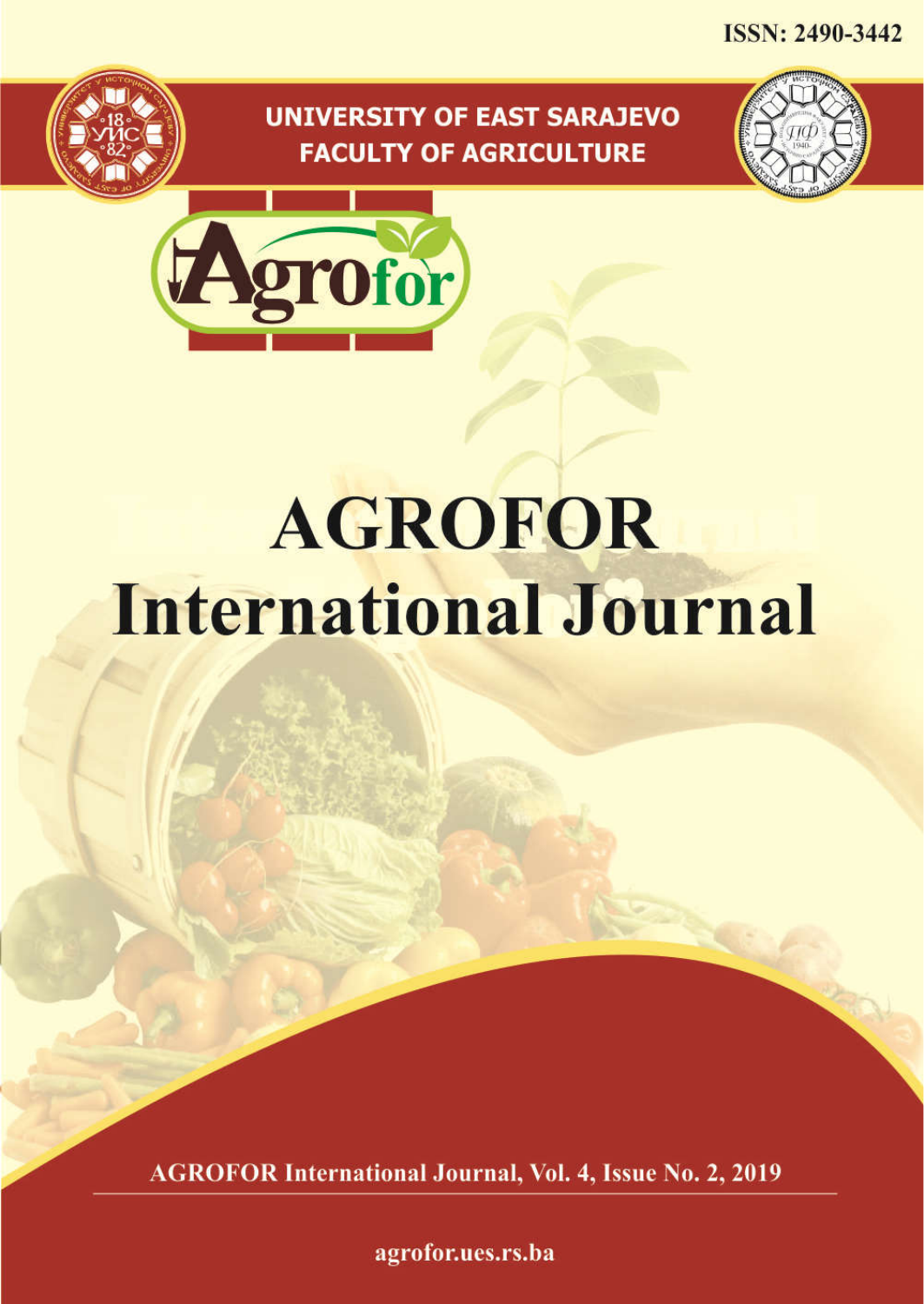## AGROFOR International Journal

#### **PUBLISHER**

University of East Sarajevo, Faculty of Agriculture Vuka Karadzica 30, 71123 East Sarajevo, Bosnia and Herzegovina Telephone/fax: +387 57 340 401; +387 57 342 701 Web: agrofor.ues.rs.ba; Email: agroforjournal@gmail.com

#### **EDITOR-IN-CHIEF**

Vesna MILIC (BOSNIA AND HERZEGOVINA)

#### **MANAGING EDITORS**

Dusan KOVACEVIC (SERBIA); Sinisa BERJAN (BOSNIA AND HERZEGOVINA); Noureddin DRIOUECH (ITALY)

#### **EDITORIAL BOARD**

Dieter TRAUTZ (GERMANY); Hamid El BILALI (ITALY); William H. MEYERS (USA); Milic CUROVIC (MONTENEGRO); Alexey LUKIN (RUSSIA); Machito MIHARA (JAPAN); Abdulvahed KHALEDI DARVISHAN (IRAN); Viorel ION (ROMANIA); Novo PRZULJ (BOSNIA AND HERZEGOVINA); Steve QUARRIE (UNITED KINGDOM); Hiromu OKAZAWA (JAPAN); Snezana JANKOVIC (SERBIA); Naser SABAGHNIA (IRAN); Sasa ORLOVIC (SERBIA); Sanja RADONJIC (MONTENEGRO); Junaid Alam MEMON (PAKISTAN); Snezana JANKOVIC (SERBIA); Aleksandar SIMIC (SERBIA); Dragan MILATOVIC (SERBIA); Pandi ZDRULI (ITALY); Zoran JOVOVIC (MONTENEGRO); Vojislav TRKULJA (BOSNIA AND HERZEGOVINA); Zoran NJEGOVAN (SERBIA); Adriano CIANI (ITALY); Aleksandra DESPOTOVIC (MONTENEGRO); Tatjana ZDRALIC (BOSNIA AND HERZEGOVINA); Marko GUTALJ (BOSNIA AND HERZEGOVINA); Igor DJURDJIC (BOSNIA AND HERZEGOVINA); Stefan BOJIC (BOSNIA AND HERZEGOVINA); Julijana TRIFKOVIC (BOSNIA AND HERZEGOVINA)

#### **TECHNICAL EDITORS**

Milan JUGOVIC (BOSNIA AND HERZEGOVINA) Luka FILIPOVIC (MONTENEGRO)

> Frequency: 3 times per year Number of copies: 300 ISSN 2490-3434 (Printed) ISSN 2490-3442 (Online)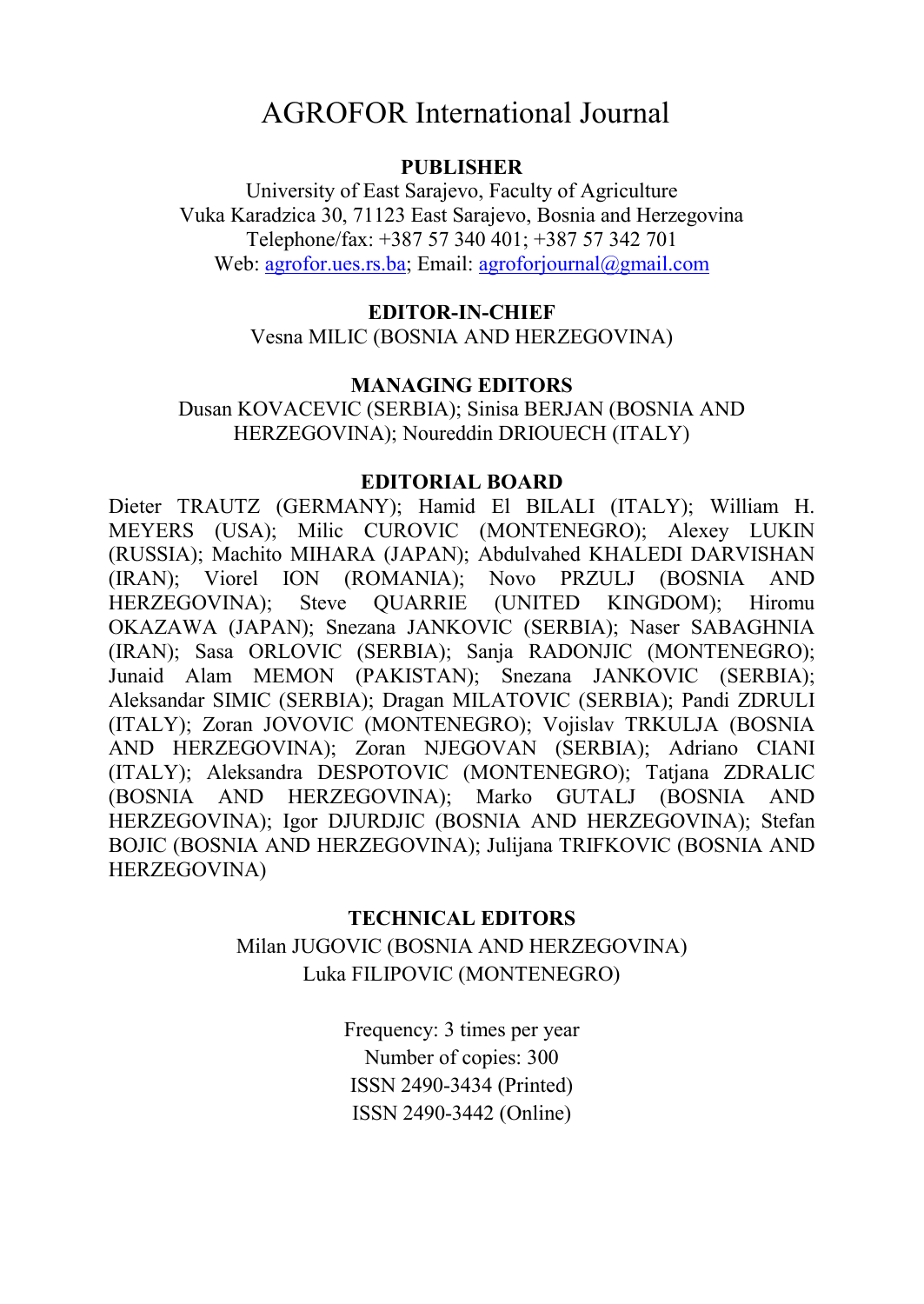### **CONTENT**

| THE INFLUENCE OF DIFFERENT PURITY OF NATURAL ALFALFA<br><b>SEEDS ON THE PROCESSING EFFICIENCY</b><br>Dragoslav ĐOKIĆ, Rade STANISAVLJEVIĆ, Dragan TERZIĆ, Jasmina                                                      |
|------------------------------------------------------------------------------------------------------------------------------------------------------------------------------------------------------------------------|
| MILENKOVIĆ, Goran JEVTIĆ, Ratibor ŠTRBANOVIĆ, Ranko KOPRIVICA  5<br>RAGWEED AND MUGWORT POLLEN (ASTERACEAE FAMILY) -<br>MONITORING AND COMPARATIVE ANALYSIS OF SEASONAL                                                |
| <b>DYNAMICS DURING 2011-2017</b>                                                                                                                                                                                       |
| NOBLE SUGARCANES AND MODERN CULTIVARS IN TAHITI<br><b>RELATIVE TO ORGANIC RUM PRODUCTION: DESCRIPTION AND KEY</b><br><b>CHARACTERISTICS</b><br>Marotea VITRAC, Taivini TEAI, François-Régis GOEBEL, Ines SHILI-TOUZI20 |
| GENETIC RELATIONSHIPS AMONG PISTACIA VERA L. F1 HYBRIDS<br>AND THEIR PARENTS (P. VERA×HERMAPHRODITE GENOTYPES OF P.<br><b>ATLANTICA) USING SSR MARKERS</b>                                                             |
| ALTERNATIVE SUBSTRATE USE IN SAGE TRANSPLANTS<br>PRODUCTION (SALVIA OFFICINALIS L.)<br>Svjetlana ZELJKOVIĆ, Nada PARAĐIKOVIĆ, Vida TODOROVIĆ, Jelena                                                                   |
| MICRONUTRITIENT VARIABILITY IN MAIZE INBRED LINES<br>Snežana MLADENOVIĆ DRINIĆ, Jelena MESAROVIĆ, Natalija KRAVIĆ, Jelena<br>SRDIĆ, Milan STEVANOVIĆ, Milomir FILIPOVIĆ, Violeta ANĐELKOVIĆ 43                         |
| THE EFFECTS OF PARAFFIN AND PARAFILM APPLICATIONS AND<br>DIFFERENT ROOTSTOCKS ON YIELD OF GRAFTED VINE IN 'BLACK<br><b>MAGIC' GRAPE CULTIVAR</b><br>Önder KAMİLOĞLU, Özge DEMİRKESER, Nihat SAKAROĞLU 51               |
| PRION PROTEIN GENE SEQUENCES ANALYSIS IN TWELVE SHEEP<br><b>BREEDS OF PAKISTAN</b>                                                                                                                                     |
| ORGANIC CARBON STOCKS IN ARABLE LAND OF REPUBLIC OF<br>SRPSKA - BOSNIA AND HERZEGOVINA<br>Tihomir PREDIĆ, Petra NIKIĆ - NAUTH, Bojana TANASIĆ, Dragana VIDOJEVIĆ                                                       |
| EFFECTS OF WEANING SYSTEM ON MILK AND EXTERNAL<br>MAMMARY CONFORMATION TRAITS OF SICILO-SARDE TUNISIAN<br><b>DAIRY EWE</b><br>$Befik$ ALOULOU Hong HAMDL Biography MARNET, $V_{\text{OMSG}}(M)SADAY$ 79                |

Rafik ALOULOU, Hania HAMDI, Pierre-Guy MARNET, Youssef M'SADAK.......78